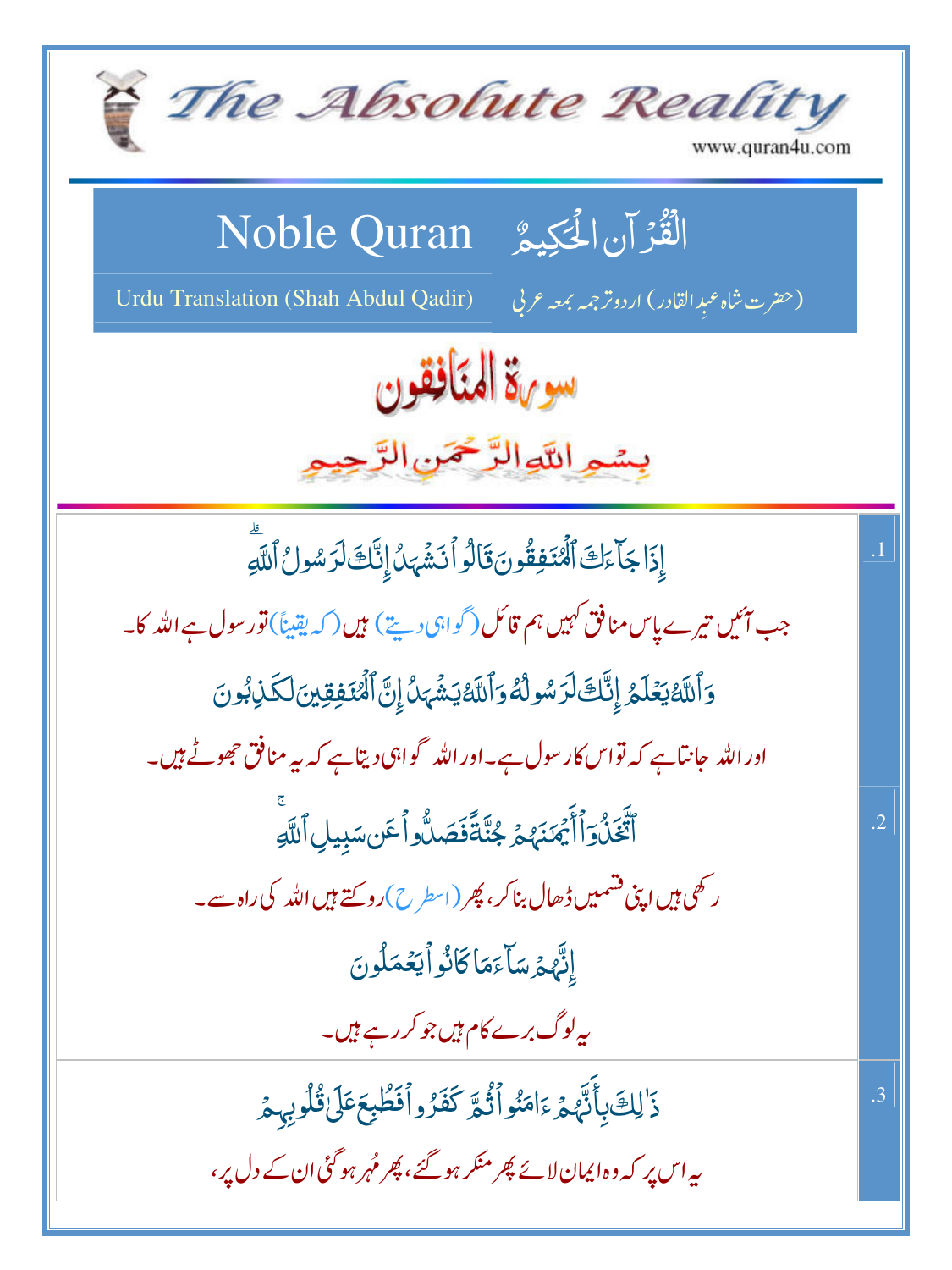فَهُمْ لَايَفْقَهُونَ اب وہ نہیں بوجھتے (سمجھتے )۔ <u>و</u>َإِذَا *بَ*أَيۡتَهُمۡ تُّعۡجِبُكَۚ أَجۡسَامُهُمۡٓ  $\overline{.4}$ اور جب تو دیکھے ان کو،خوش (اچ<u>ھے</u> ) لگیں تجھ کوان کے ڈیل (<sup>جس</sup>م )۔ دَإِن يَقُولُواْتَسُمَعُ لِقَوْلِهِمَّ اور اگر بات کہیں، سنے توان کی بات۔ ڿ<br>ڬٲۜڐ*؋*ڿۦڂۺ۫ٮ۠ۿ۠ڛؘڹۨڹۊ کیے ہیں جیسے لکڑی لگادی دیوار سے۔ <sub>.</sub><br>ڲٛٙٙ؊ڹ۠ۄڹؘڴ۠ڶٞۻؽؚٙڂۊؚؚٙڡؘڶؽٙؠؽۨٙ جو کوئی چیخ جا نیں ہم ہی پر بھلا آئی۔ هُمُ ٱلۡعَلۡوُّ فَٱحۡلَٰہَ ۡهُمۡ وہی ہیں دشمن،ان سے بچیّارہ۔ قَتَلَهُمُ ٱللَّهَٰٓأَذَّىٰنِهُۚ فَكُونَ گر دن مارے ان کی اللہ۔ کہاں سے پھرے جاتے ہیں۔ دَإِذَاقِيلَ لَهُمْ تَعَالَوْأَيَسْتَغْفِرُ لَكُمْ يَسُولُ أَللَّهِ لَوَّوْأَمُّ وُسَهُمْ  $\overline{.5}$ اور جب کہیۓان کو، آؤ! معاف کر دادے تم کورسول اللہ کا،مٹکاتے ہیں اپنے سر،  $\overline{2}$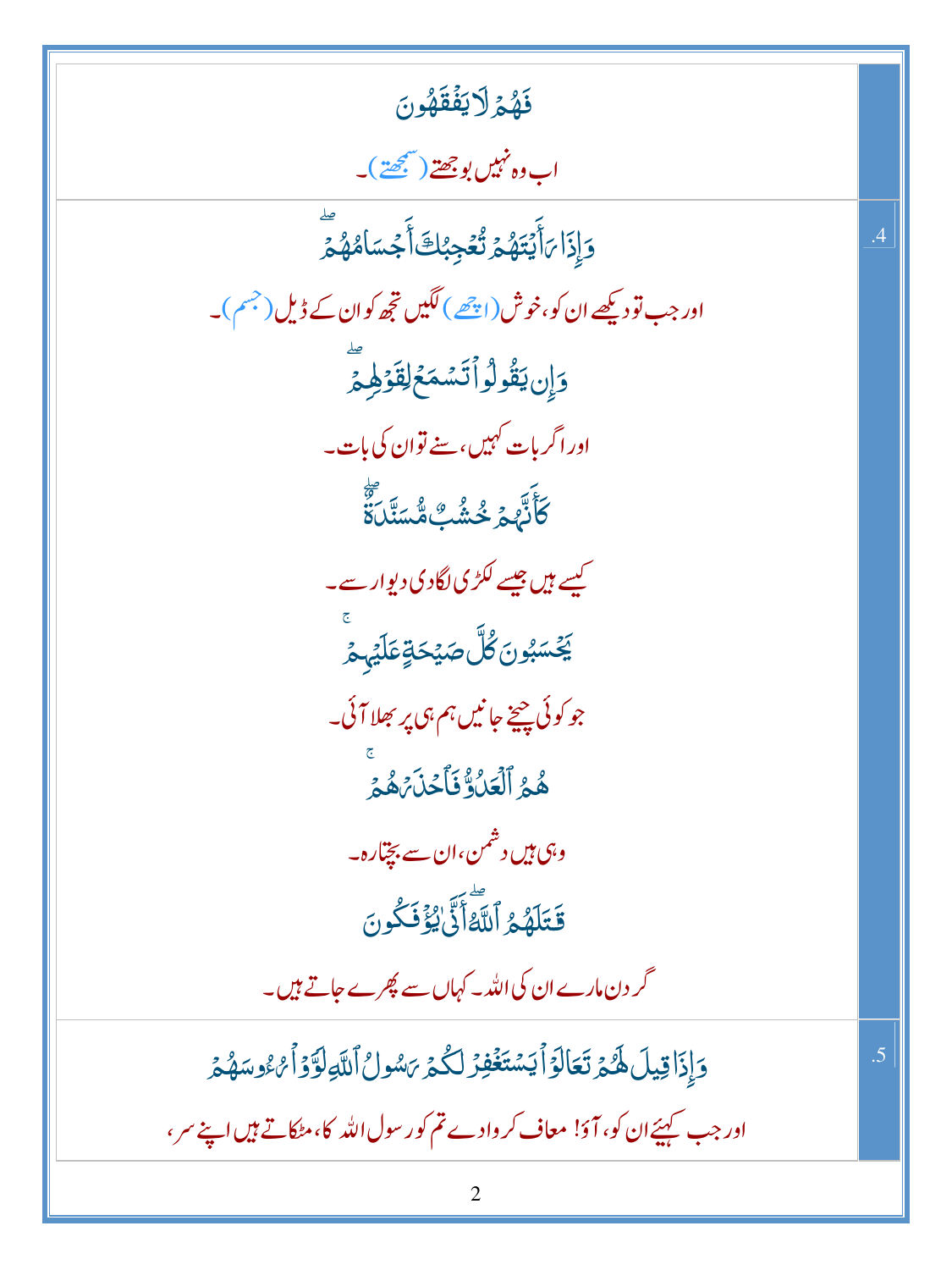| وَىَأَيۡتَهُمۡ لِمَصُلُّونَوَهُم مُّسۡتَكۡلِرُونَ                                                        |                |
|----------------------------------------------------------------------------------------------------------|----------------|
| اور تو دیکھے کہ وہ رُکتے ہیں اور غر ور کرتے ہیں۔                                                         |                |
| سَوَ آءٌ عَلَيۡهِمۡ أَسۡتَغۡفَرۡتَ لَهُمۡ أَمۡ لَمۡ تَسۡتَغۡفِرۡ لَهُمۡ لَن يَغۡفِرَ ٱللَّهُ لَهُ مُ     | $.6\,$         |
| برابر ہے ان پر، تومعافی چاہے ان کی یانہ معافی چاہے۔ ہر گزنہ معاف کریگاان کواللہ۔                         |                |
| إِنَّ ٱللَّهَلَايَهَدِى ٱلْقَوْمَ ٱلْقَسِقِينَ                                                           |                |
| مقرر ( بی <u>ش</u> ک )الله راه <sup>نہ</sup> یں دیتا بے حکم لو گوں کو۔                                   |                |
| ۿ۠؏ٱڷۜڕٛؠڹؘؾؘقؙٛۅڷۅڹؘڶات۠ڹڣؚڦۢۅٲڠٙڶۣ؋ۜڹۡۦۼڹۜٲ؆ۺۅڸٲڷڐۜۅڂڗۣ۠ۧ؉ؾؘڧؘؘڞ۠ٞۅٲؖۧ                                 | .7             |
| وہی ہیں جو کہتے ہیں مت خرچ کر واُن پر جو پاس رہتے ہیں رسول اللہ کے جبتک کھنڈ دائیں (منتشر نہ ہو جائیں )۔ |                |
| وَلِلَّهِ خَزَ آبِنُ ٱلسَّمَرَاتِ وَٱلْأَمۡصِ وَلَٰكِنَّ ٱلۡمُتَفِقِينَ لَا يَفۡقَهُونَ                  |                |
| اور اللہ کے ہیں خزانے آسانوں کے اور زمین کے ،لیکن منافق نہیں بوجھتے (صحیحتے)۔                            |                |
| يَقُولُونَ لَبِن تَجَعُنَا إِلَى ٱلْمَرِينَةِ لَيْخُرِجَنَّ ٱلْأَعَزُّ مِنْهَا ٱلْأَذَلَّ                | $\overline{8}$ |
| کہتے ہیں،البتہ ہم پھر گئے مدینہ کو،تو نکال دیگا <sup>جس</sup> کازور ہے بے قدرلو گوں کو۔                  |                |
| وَلِلَّهِ ٱلۡعِزَّةُۚوَلِرَسُولِهِۦوَلِلۡمُؤۡمِنِينَ وَلَٰكِنَّ ٱلۡمُتَفِقِينَ لَا يَعۡلَمُونَ           |                |
| اور زور اللہ کا ہے اور اس کے رسول کا،اور ایمان والوں کا،لیکن منافق نہیں سمجھتے۔                          |                |
| يٓٲٞؾ۠ؠؘٵٱڷۜڹؚؾؾؘٵڡؘڹ۠ۅٱڶڒؾ۠ڶۿ۪ػ۠ؽٙٲؘڡٞۊڷڴۿؘ؋ڶۜڒٲؘۉؘڶۮؙڂٛۿٷؾۏؚڂۘڔؚٱڷڸۜۅۨ                                 | .9             |
| اے ایمان دالو! نہ غافل کریں تم کو تمہارے مال اور تمہاری اولا د اللہ کی یاد سے۔                           |                |
|                                                                                                          |                |